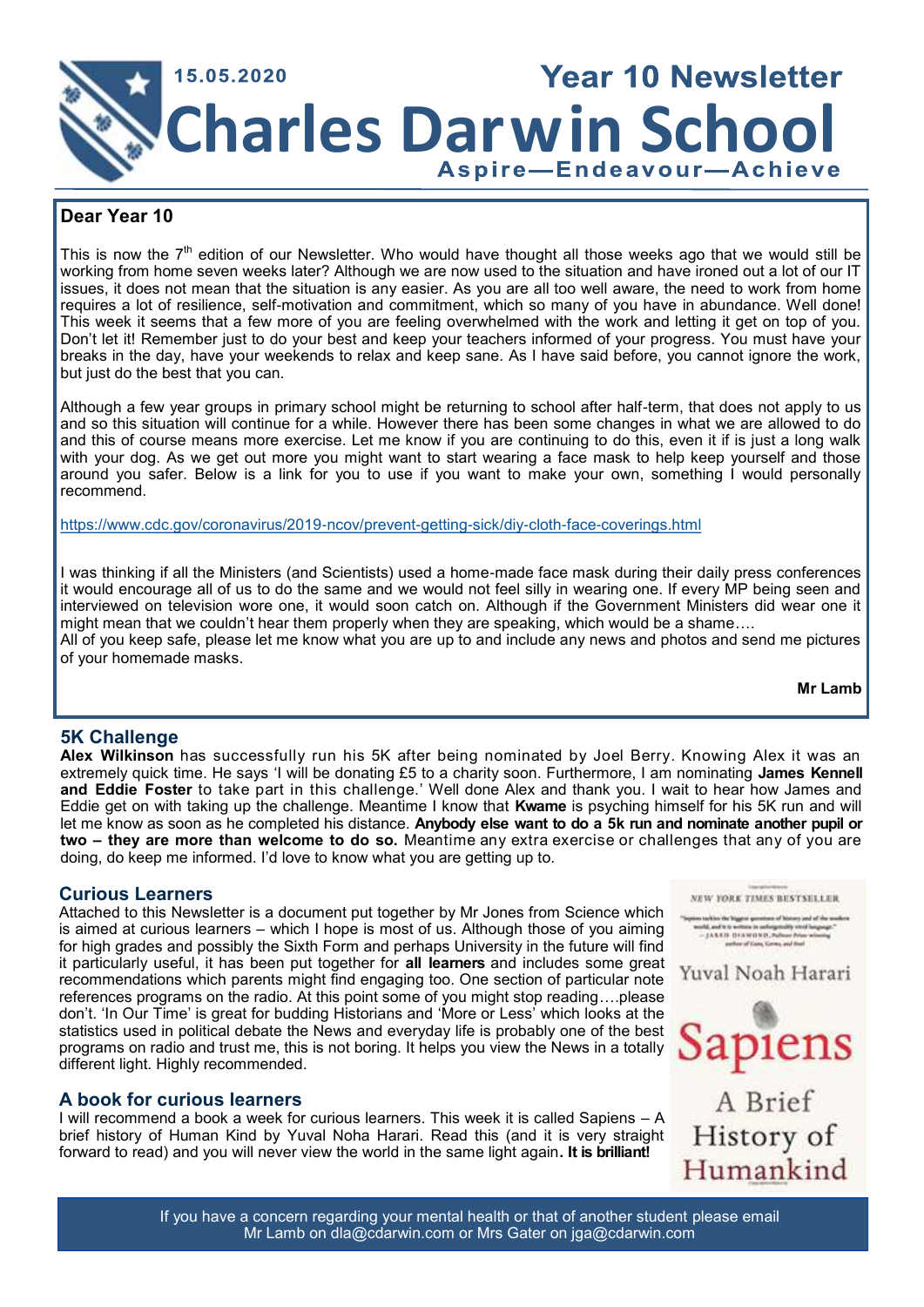**Issue number: 7 Year 10 Newsletter 15.05.2020**

### **VE Day Celebrations**

Last Friday we commemorated VE Day and the defeat of the Nazi regime. I am sure many of you were sitting out in your front gardens as part of the street parties that were taking place. Do remember that this did not mark the end of the war and it was

only with the surrender of Japan that the war finally drew to its conclusion  $(14<sup>th</sup>$  August 1945 – several months and hundreds of thousands of lives later). Ms Zysemil asked for anything that you have made at home. **Ethan Dante's** VE Day painting is below along with a photo of **Oscar Godwin's** home-made bunting. Well done both of you!



### **Food Bank**

As you may have seen in Mr Chotai's letter sent home, we are collecting food to distribute to families who are vulnerable at this time. It is clear what a wonderful community we are when you can see all the generous donations people have made, please continue to bring items in as we will be distributing them on a weekly basis. So many families have been affected due to the economic implications of the Covid-19 lockdown that this support is really appreciated by families who need it. If you and your family are in a vulnerable position at the moment please do not hesitate to contact myself or Mrs Gater in strictest confidence to have access to this Food Bank. It makes no sense for families to go hungry when there is food here at school waiting to be distributed!

### **A message from the teacher's**

### **Ms Playle** who has taken her running to heart.

'Keeping busy - This week I discovered a new running route really close to where I live. It is about 10km long but it follows the river Thames all the way up to Greenwich and the Cutty Sark. I had a beautiful run all the way up to Lewisham about (6km of the route) so I really look forward to attempting my first half marathon when I run to Greenwich and back! How exciting to find something so wonderful right on my doorstep!'. Thank you for this message Ms Playle. It appears a number of staff and pupils are running at the moment and all the healthier for it.

**Miss Playle** would also like to keep spurring on **10YEN3** to keep them working hard on the GCSEPod – Ms Playle sounds desperate to win this!

### **Miss Doughty**

I have had some beautiful pieces of work handed in for Art and Textiles and some of these appeared in last week's Year 10 Newsletter. Well done to all of you. Some of you still need to submit some work and I would really love to see what you have been up to! Please upload to SMHW, Teams or email me your work.

### **Mr Archer to 10SAr**

'I hope **10SAr** are all as well as possible. Believe it or not, I miss our morning gatherings in the chaotic realms of EN6 and look forward to seeing you all soon. Please try to keep going with all the work - I know it's hard as it's hard for us teachers too without being there in front of the PowerPoint (oh those endless PowerPoints) and interacting with you. Remember, if you need help on subjects, I can probably help you with everything but Maths, Science, German, Geography, Business Studies, Design and Tech, etc. Drop me a line if you want anytime, but not when EastEnders is on.'

### **Mrs Kaye-Chubb to 10EKa** telling them what she has been up to:

Like Mr Desai I have been doing lots of nice cooking and some baking and I've also been practising my grade 3 piano pieces – but not at the same time! I've also replaced doing the Joe Wicks workout with circular walks in the countryside nearby instead and I did 8K on Monday. Much calmer and quieter.

I have started reading my dad's collection of Penguin Classics. I'm reading titles in alphabetical order: the ABC Murders (Agatha Christie), Animal Farm (George Orwell), Brideshead Revisited (Evelyn Waugh) and I'm currently reading The Clio (L.H.Myers).

Finally I've been watching some recommended box sets and the one I'm watching at the moment is Unorthodox which is set in New York and Berlin. I do hope you are all keeping busy and look forward to seeing you when this lockdown is over.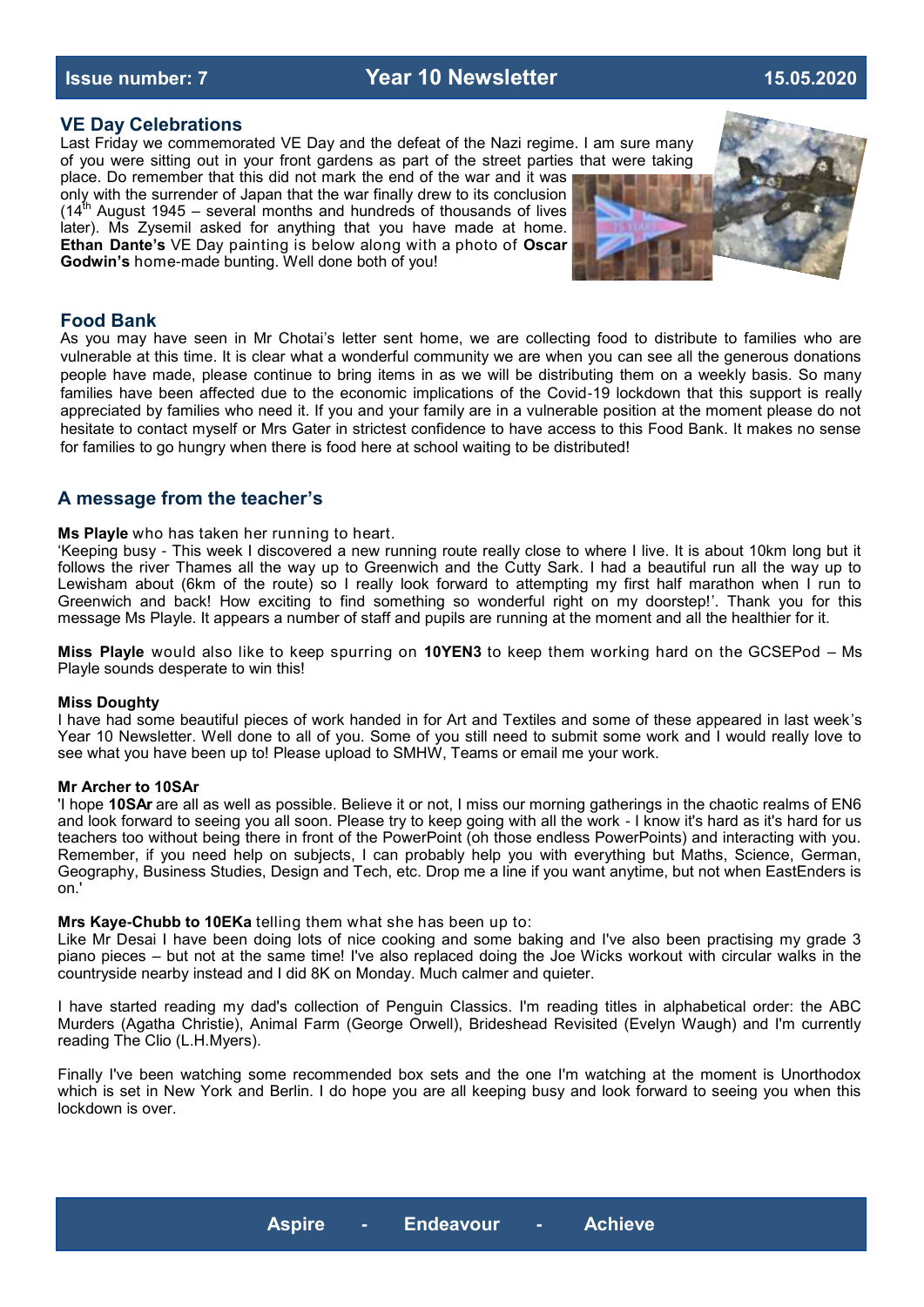### **Mrs Lussier-Foy to 10Flf** who has clearly been keeping herself as busy as ever: During lockdown, we decided to get a puppy because we didn't think that I would be busy enough with the home schooling of my own children as well as setting and marking work for my school children!

The puppy's name is Toby (full name Toby Wan Kenobi) and he is very chilled out and settling in nicely - Cooper, his big furry brother isn't quite sure of him at the moment, but they are gradually getting closer day by day. To be honest, I think Cooper has realised that Toby isn't going anywhere and he is an actual Lussier-Foy now!

Thank you Mr Lamb for letting me share pictures of Toby - my Form and my Year 10 class know that I would be puppy-spamming them all the time if we were at school...I hope that everyone is keeping safe and well and that I get to see you all soon - maybe we'll need some therapy dogs to help us reintegrate into formal education and sort out all of our mental well-being when we get back - I have two furry boys that would be more than happy to help out…

### **Mrs Gater**

As we head towards the end of our second month of lockdown, I am still keeping myself occupied and active! Unfortunately, someone else has taken over my morning dog walking so I am now out early every morning (not many people around at that time so can't see me!) doing the Couch to 5K app. I'm now on Week 6 and it's going ok - though not getting any easier.

I am also doing daily quizzes, provided by my brother – which he puts on a family group app, and keeps me occupied during the evenings – as I haven't any football to watch (for those of you who know me well, will know that I will be missing not being able to go to see Chelsea play.) I did take full advantage of the lovely weather and spent a lot of time out in the garden – hopefully the current cold weather will be gone soon and I can get back out there. Keep safe.

**Mrs Gater**

One of Mrs Gater's quizzes. Can you identify the different puddings here?

Please remember that myself and Mrs Gater are here if you need help with work, everyday issues or mental health or just to say a general hello, we do miss you all. Our email addresses are:

Mr Lamb: dla@cdarwin.com Mrs Gater: Jha@cdarwin.com

**Contact us**







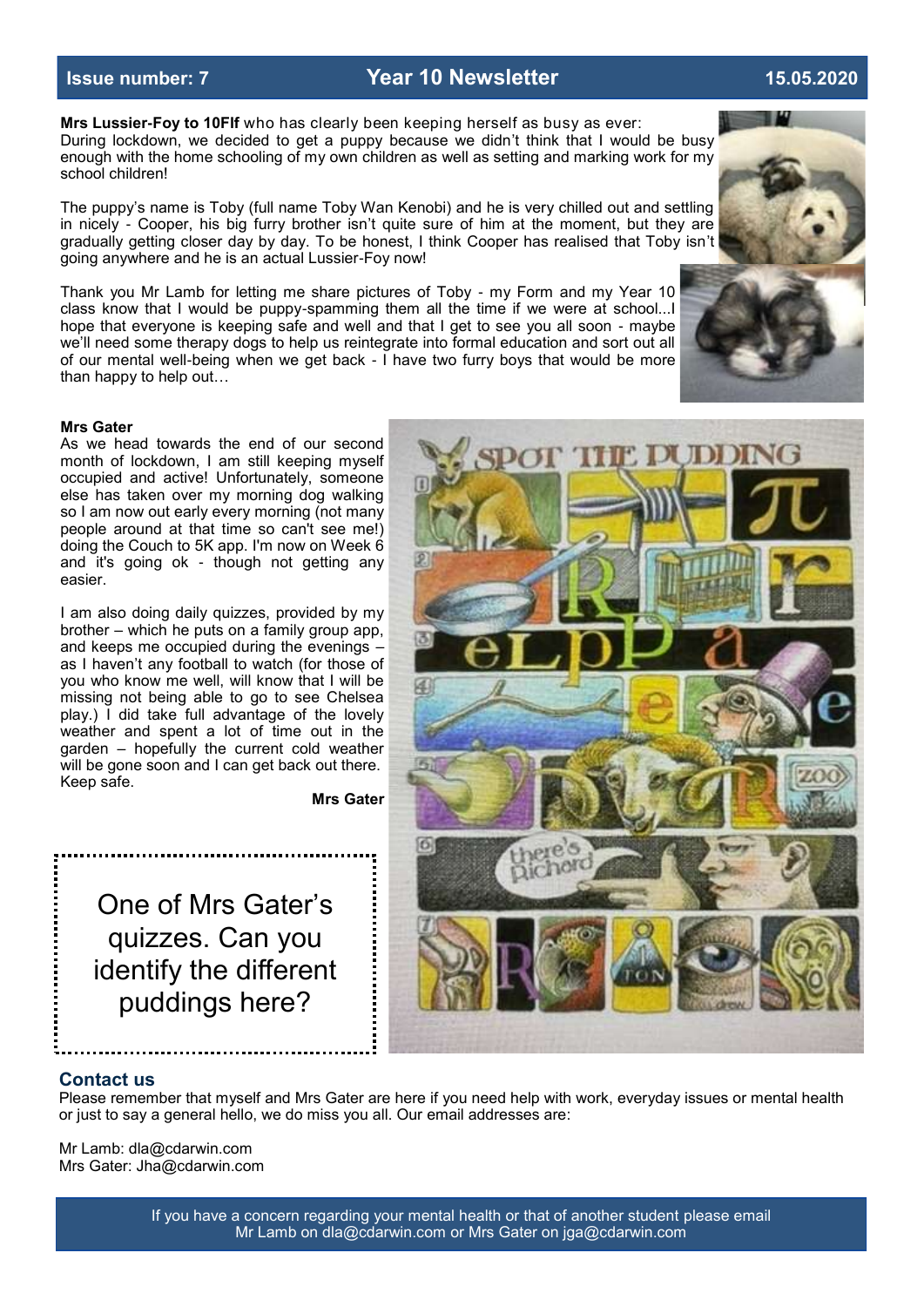# **Issue number: 7 Year 10 Newsletter 15.05.2020**

### **Ms Woods Word of the Week**



Attached to the Year 10 Newsletter this week is an information sheet to signpost you towards Bromley support organisations in these difficult times. From mental health, to domestic abuse to supporting Bromley children and adults in many different situations, this sheet has lots of different contact details should you need them.



Three students have had their birthdays since the last Newsletter and we hope they managed to make the best of things. So, from all of us to all of you:

HAPPY BIRTHDAY!

Amadeus Addotey Evie Dyer Billy Seddon

We hope you were able to celebrate in some way.

# **Year 10 GCSEPod**

The English competition continues. Ms Roberts writes "It's all getting VERY competitive in the English Literature Year 10 GCSEPod stakes. This week's clear winners were **Miss Mote's class**. However, some races are still being run and won't finish until next week ... in those cases **Ms Foy's group** are clear leaders, with **Mrs Holloway's** also doing well. Who will win there ...?" Ms Playle hopes it will be her!

# **Film Recommendations**

Two Netflix recommendations from another Year 10 pupil. The Boy that Harnessed the Wind: 'Against all the odds, a thirteen year old boy in Malawi invents an unconventional way to save his family and village from famine'. The other recommendation is Unorthodox: 'Hasidic Jewish woman in Brooklyn flees to Berlin from an arranged marriage and is taken in by a group of musicians - until her past comes calling'. This was also recommended by Mrs Kaye. If anyone wants to write a review, please do send it to me.

# **English Quiz**

In Issue 5 of the Year 10 Newsletter Ms Roberts set an English Quiz on the Romeo and Juliet text that you are studying. I do hope some of you managed to have a go at the questions. Today we bring you the answers: Feel free to let me know how you got on…

- 1. In the first scene of the play, who says, "Turn thee Benvolio, look upon thy death"? **ANSWER: Tybalt**
- 2. Identify the METAPHOR in the quote above (in Q1) **ANSWER: 'Look upon thy death'**
- In Act 1 Scene 1, the Prince says that the Montagues and Capulets have fought often in the streets recently how many times does he say they have fought? **ANSWER: 3 times**
- 4. What penalty does Prince Escalus pronounce for anyone caught fighting again? ANSWER: Death
- 5. Also in Act 1 Scene 1, Romeo is moping around ... why? **ANSWER: He loves Rosaline but his love is unrequited**
- 6. Romeo calls love "a choking gall and a preserving \_\_\_\_\_\_\_" what is the missing word? **ANSWER: Sweet**
- 7. In Act 1 Scene 3, the Nurse is calling for Juliet to come to speak to Lady Capulet. The Nurse calls Juliet two TERMS OF ENDEARMENT, one an animal, the other an insect - name them both. **ANSWERS: 'Lamb' and 'Ladybird'**
- **8.** Who does Lady Capulet refer to as a "book of love"? **ANSWER: Paris**
- 9. In Act 1 Scene 4, we first meet Mercutio. He goes into a long MONOLOGUE about a made up fairy what is her name? **ANSWER: Queen Mab**
- 10. Which character manages to get Mercutio to stop talking and calm down at the end of his monologue? **ANSWER: Romeo**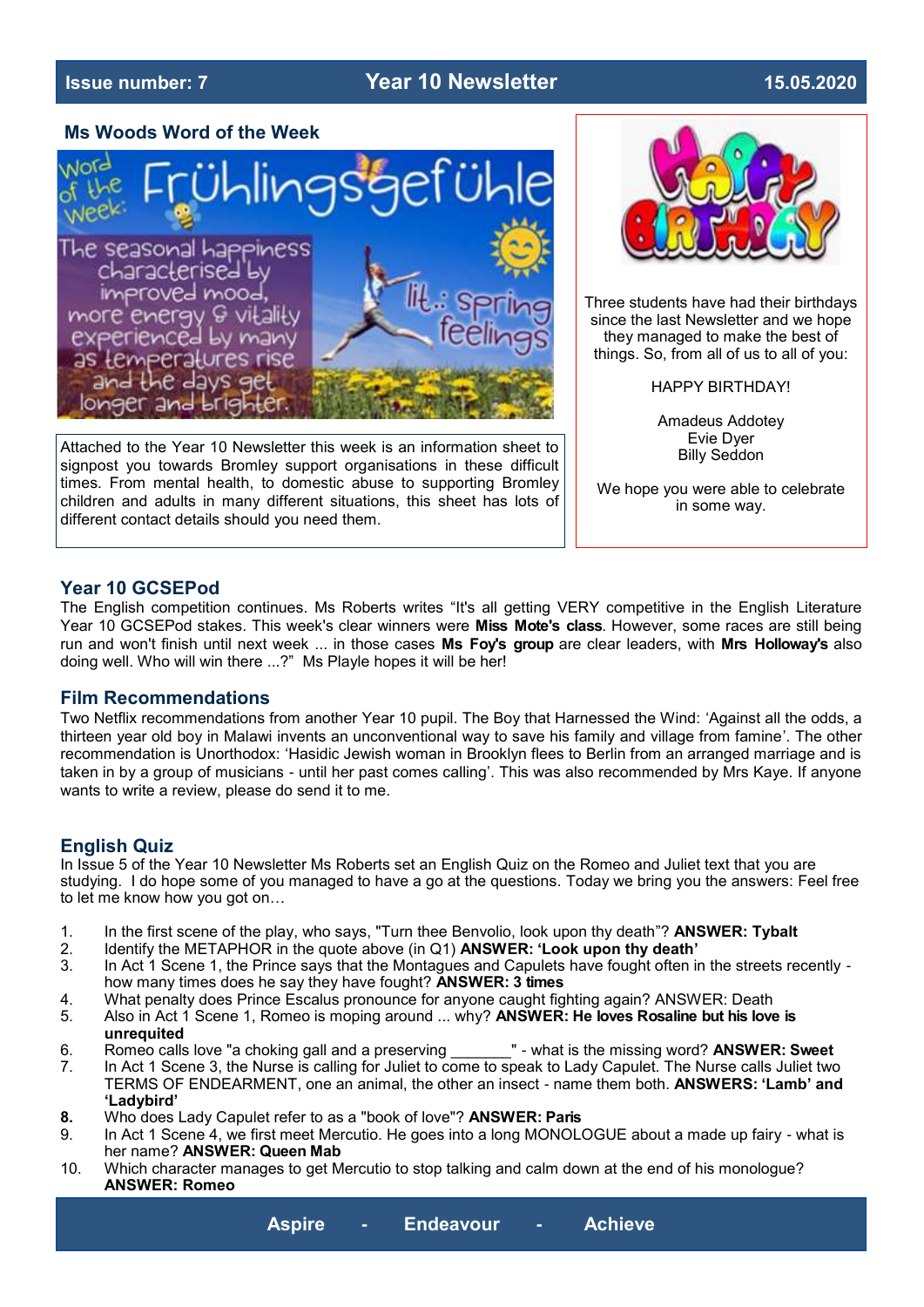# **Cooking Corner**

# **Mr Desai's Dry Potato Curry**

Bombay Aloo in restaurants (which may be in a sauce)

Last week we received a message from Mr Desai and then had to spot him in the photograph (a bit like playing Where's Wally?). This week he provides us with a scrummy recipe which comes thoroughly recommended. It is his Mum's recipe, who is a highly regarded and respected cook.

# **Ingredients**

- Potatoes 2/3 medium size potatoes Cut into small pieces size of your thumb nail
- Cooking Oil 3 tablespoon
- Mustard seeds 1 teaspoon
- Coriander A small handful chopped
- 1/2 cup of water

### **These are your Spices**

- Salt 2 teaspoons
- Turmeric 1 tablespoon
- Red Chilli Powder 2 teaspoons, more if you want it spicy
- Curry Powder 1 teaspoon
- Sugar- 1 teaspoon

### **Method**

Put a Non stick pan on cooker, medium heat Put in oil, wait for it to warm up a little bit Put in mustard seeds, they will soon make a popping noise IMMEDIATELY when the popping noise stops put your potatoes in pan, no water at this stage Put your SPICES in pan Stir it all Put in your water Taste a small bit and if you want to add anymore more spices to it then do so, but be careful not to put too much salt in it as it will ruin your dish Put in your chopped Coriander Turn down the heat and leave the pan on the cooker Keep checking them until potatoes are soft

The beauty of this dish is you can enjoy it in many ways. In a tortilla as a wrap with salad filling, in a pitta bread with salad, make a sandwich, make it a toasted sandwich if you wish. Have it as a side dish with chicken/lamb or fish curry and rice or have it the traditional way with chapatti's, rice, dal, yogurt or raita

If you need a recipe for a Chicken Curry then please let your HOY know and I will happily speak to our Masterchef (my mum).

# **MR LAMB'S SHOUT OUT'S**

**A lot of shout outs here Year 10. Well done to each and every one of you. What is noticeable this week is the number of pupils who are getting a mention for the first time. Really wonderful to see and hope you will also be in next week's edition. Keep it up everyone…Just one week to half term now!**

**James Kennell and Nam Nguyen** – get the first mention this week. Both pupils get a mention from Ms Bailey for the quality of the Science work that they have been producing.

**Kirsty Hunt** - has been doing incredibly well and keeping up with all of the Science work set. She is dedicated, studious and organised. She recently scored full marks on a set of exam questions. Ms Bailey is delighted with the brilliant attitude of Kirsty.

**Leigha Wilson** - has really impressed Ms Bailey this week and shown great resilience. She has completed all of her work and shown that when she puts her mind to something she can really excel. Well done Leigha!

**Scarlet Smith-Lee** – Scarlet has not missed a single piece of History work and she has kept fully up to date and should be proud of herself. Mr Lamb is proud of her.

> If you have a concern regarding your mental health or that of another student please email Mr Lamb on dla@cdarwin.com or Mrs Gater on jga@cdarwin.com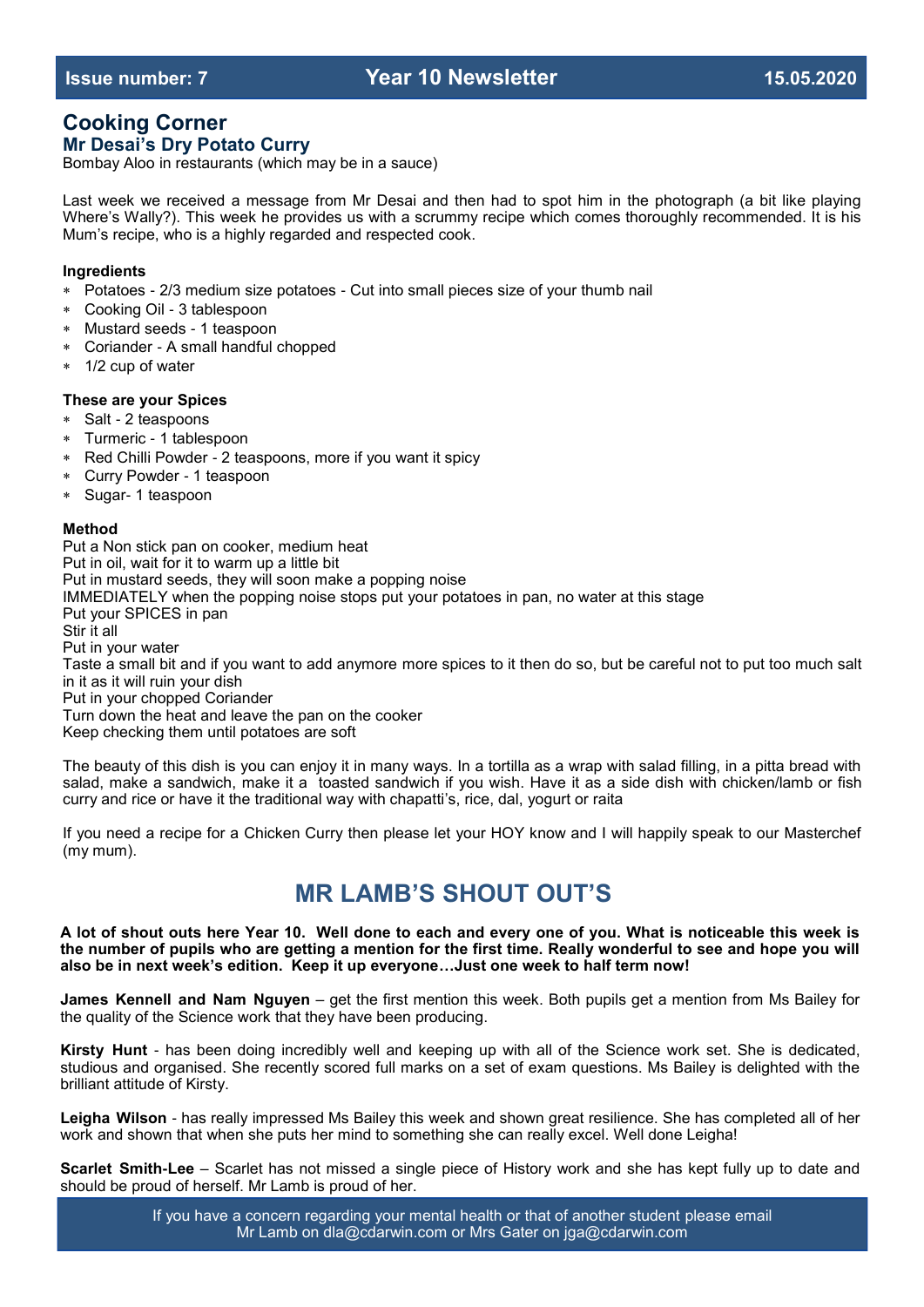**Ellis Holman** - Ellis has a mention from Ms Zysemil as he has completed his volunteering section on his DofE. Mrs King has written a shining report for his fantastic work as an in-school mentor. He has been willing to help young students and offered them a non-judgemental space to talk. We have a terrific group of Year 10 mentors at school and Ellis exemplifies this.

**Erika Jimenez** – Erika is now working really well in her History for Mr Lamb and is catching up with some of the work that she missed. She has a great attitude towards her work at the moment. Well done!

**Sydney Codali** – gets her mention for her History and the effort that she is making to make up for lost time. Mr Lamb is really pleased.

**Kelsey King** – Kelsey's History work for Mr Lamb throughout the lockdown has been superb. She has engaged fully with the work and proved what a competent Historian she is. A real star!

**Brody Illife and Alex Devlin** - both these pupils have a mention from Mrs Wheeler for completing their BTEC Sports Studies coursework on time - 6 weeks work! Well done to both of you.

**Erika Jiminez** – Another mention for Erika here. This time for her English. Mrs Holloway states that 'she's been working so hard on English Language and English Literature this week'. Well done Erika and keep it up.

**Leigha Wilson** – Leigha has another mention here, this time from Mr Archer who says that Leigha has developed some effective independent research and analysis in Media.

**Lucy Rooney** – also has a mention from Mr Archer as she has produced effective planning materials for her online news production.

**Leon Hickman** – the third mention from Mr Archer is for Leon whose interesting and unconventional ideas for a video have come on well this week.

**Abbey Leonard, Eddie Foster, Ellie Johnson, Jack Woods, Sam Woods, Kadayne White and Lizzie Fox** – all these students have a shout out from Ms Allum because 'they have impressed me with their work over the last week which has involved researching how local businesses have been adapting to the Coronavirus outbreak. This is excellent to see – well done to all seven of you.

**Lucy Rooney and Gracie Stracey** – also have a mention for Business Studies by Ms Allum for creating a fab PowerPoint on their '7 Days of Business News'.

**Jemma Watts** - Jemma's mention is from Mr Nunn for her English speech which is well developed and shows great signs of engagement .

**Tiffani Edwards** – also has a mention from Mr Nunn for producing outstanding work on a regular basis in English.

**Ayishia Green** – has a mention for her Media Studies in which she has produced an excellent shooting script which has pleased Mr Nunn.

**Sonny Cossins** – another Media Studies shout out here. Mr Nunn is pleased because Sonny is developing a great idea for his brief in Media. Well done Sonny.

**Liam Ricketts** – Liam continues to impress Mr Nunn with his excellent media work - developed and thorough.

**Ellie Stanmore and Nam Nguyen** – both students have a mention for their History. For both the quality of the work produced and the reliability in presenting it to Mr Lamb. He is delighted with your work.

**Michaela Bell, Billy Seddon, Alex Wilkinson, Oscar Godwin and Isabel Doyle** – all of you have pleased Mrs Lussier-Foy. 'Fantastic work being sent in and lots of effort being made!'

**Emily Turnham, Sam Woods, Andrew Handley, Lizzie Fox, Billy Seddon, Isabel Doyle, Isabella Antepim, Maddie Clements, Erin Hartley, George Seldrick, Oscar Godwin, Jack Woods** – all of you sent in a completed 2019 GCSE Physics to Mr Doig and so many of you achieved some excellent grades (including two strong grade 9s). Really well done to all of you!

**Kelsey King** - This mention for Kelsey is from Mr Jones because Kelsey achieved 90% in a Science assessment. Well done Kelsey.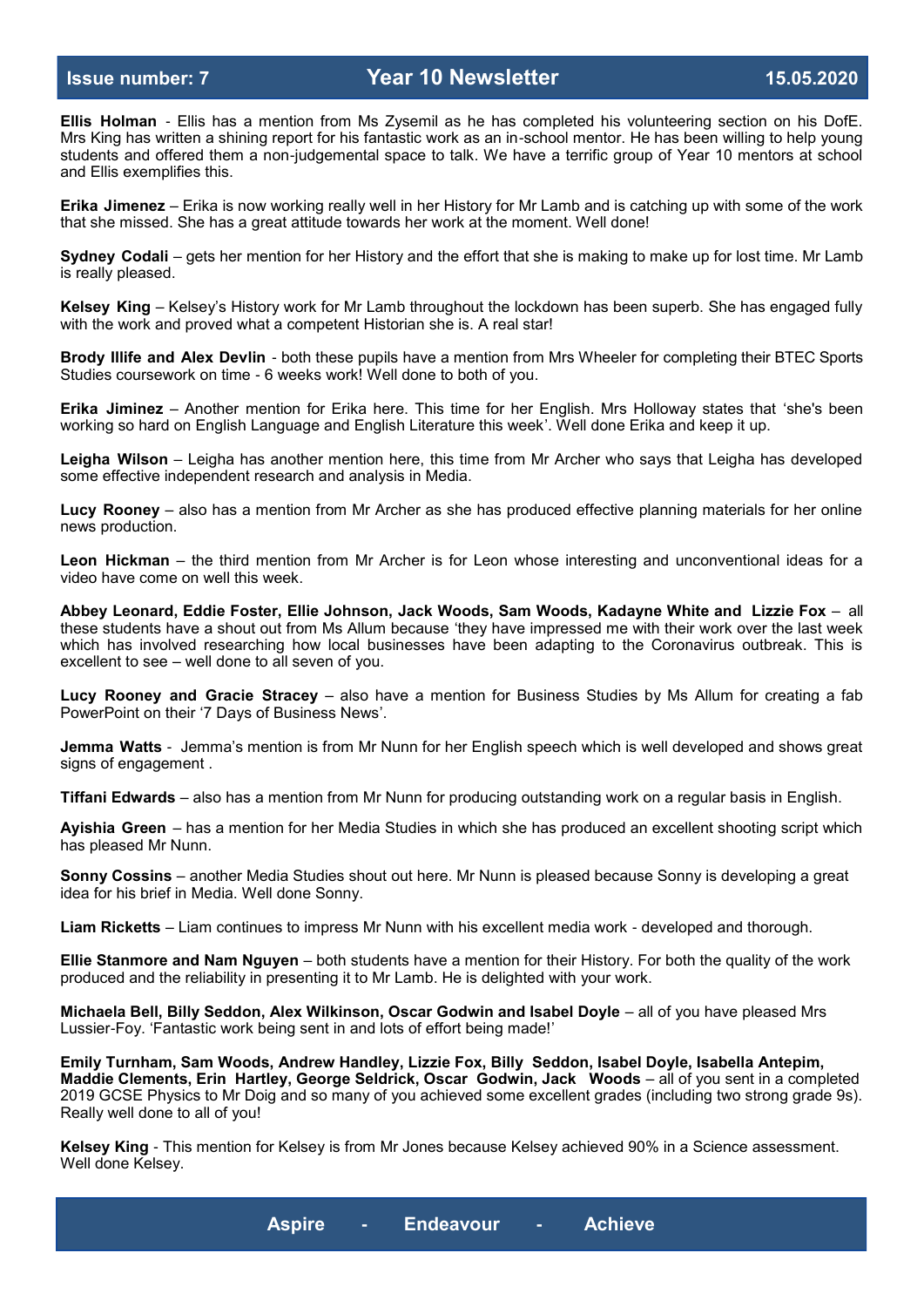**Amadeus Addotey, Benjamin Burgess , Elley Hollman, Jemma Teal, Joseph Tanner Hutchings, Olivia Gewitzke, Ria Peters, Tabitha Day** – All of you are being recognised for your excellent work for your recent Business task on "The Truth about Amazon" documentary. You should all be proud of yourselves. Ms Gillespie is really pleased with all of you.

**Chloe Dillaway, Ellie Stanmore, Chardney Prata Neto & Megan Lewis** – Mrs Mackay is really pleased with you in Science for being focused, submitting work and keeping in touch.

**Charlie Payne** – Charlie continues to work well in his English and Ms Ollier is really pleased with his effort and commitment.

**Lizzy Fox, Elisha Gammon and Oscar Godwin** - all have a shout out for submitting their 90 word German miniessays to Mrs Kaye.

**Mrs Pitt** requires a Newsletter all of her own…..Here are lots of messages for her English class. *I am really pleased with all of 10x/1 the majority of who are working hard and keeping in touch via email. However, this week the following people deserve a special mention:*

**Ermond Berisha** – for re-sending all of his work in a different format so I could open it. Thank you! **Yasmin Cazalet-Smith** – your speech is looking good. **Aliya Forde** – great R&J work. **Connor Gifford** – working well. **Melissa Hewitt** – apologies, I don't think I congratulated you on your R&J essay. **Amelie Morbey** – keep up the good work. **Nam Nguyen** – has sent his R&J essay [but I can't open the document! \*\*Speak to Ermond!] **Sadheera Singhara Mudalige** – well done on the R&J essay. **Ilona Mailet- Elzein** - has sent her speech to Mrs Pitt.

**Kirtsy Hunt** – I don't think I've thanked you for your Romeo and Juliet work yet.

**Ria Peters** – for the email she sent me last Thursday that made me smile.

Finally, keep listening to 'Titanium' and 'YMCA' - if you've completed Wednesday's lesson on SMHW, you'll know why!

Mrs Davies sent praise to **Emily Turnham, Jacob Ward-Hastelow, Thea D'Apice, Tiffani Edwrads, Darren Green, Ellis Hollman, Lauren Rufford** and **Jemma Teall** for absolutely smashing the section of Whitechapel on Gin and Alcohol. You have all watched the videos and made a fantastic and conscientious effort to work hard on this in these uncertain times. Brilliant and top Historians in the making.

**Sophie Richardson, Ben Seaton, Erika Jimenez, Kelsey King** and **Megan Lewis** – all these pupils have been completing great English Literature work for Mrs Holloway who is really pleased with your endeavours. Well done to all of you.

**Ben Sarll** – has a mention from Dr. Piercy because he is consistently sending in good Science work.

**Millie Richardson** – another mention from Dr. Piercy here who is delighted with Millie who sent an excellent evaluation of the pros and cons of plastic vs paper bags.

**Scarlet Smith-Lee** – another mention for Scarlet here, this time for Science. Scarlet sent Dr. Piercy some good work analysing the use of different materials in trainers.

**Izzy Franklin** – has a mention for Finance. Mr Manchester is so pleased with her because 'she has completed every piece of work set for me since the lockdown with excellent effort and determination.' There are a number of students that have completed most of the work, but Izzy is the only one to have completed every piece.

**Kian Carter** – has a mention from Mrs Mote for his outstanding efforts at home with his English work. The level of depth has really impressed Mrs Mote and she is delighted with your work. Well done Kian and keep it up.

**Scarlet Smith-Lee, Amber Boswell, Finn Barden, Matilda Dryden** and **Keisha Richards** – Well done to all five of you for having a mention from Mr Bidwell. You "have all really engaged with the work this week and have been going the extra mile when completing the work. Some brilliant exam questions answered. Keep up the good work" writes a very happy Mr Bidwell.

**Keisha Richards and Gracie Greenhill** – have produced some outstanding story boards for their Dance. Unfortunately they were too large to include in this Newsletter, but they were absolutely outstanding. Ms Abbotts was thoroughly delighted with them.